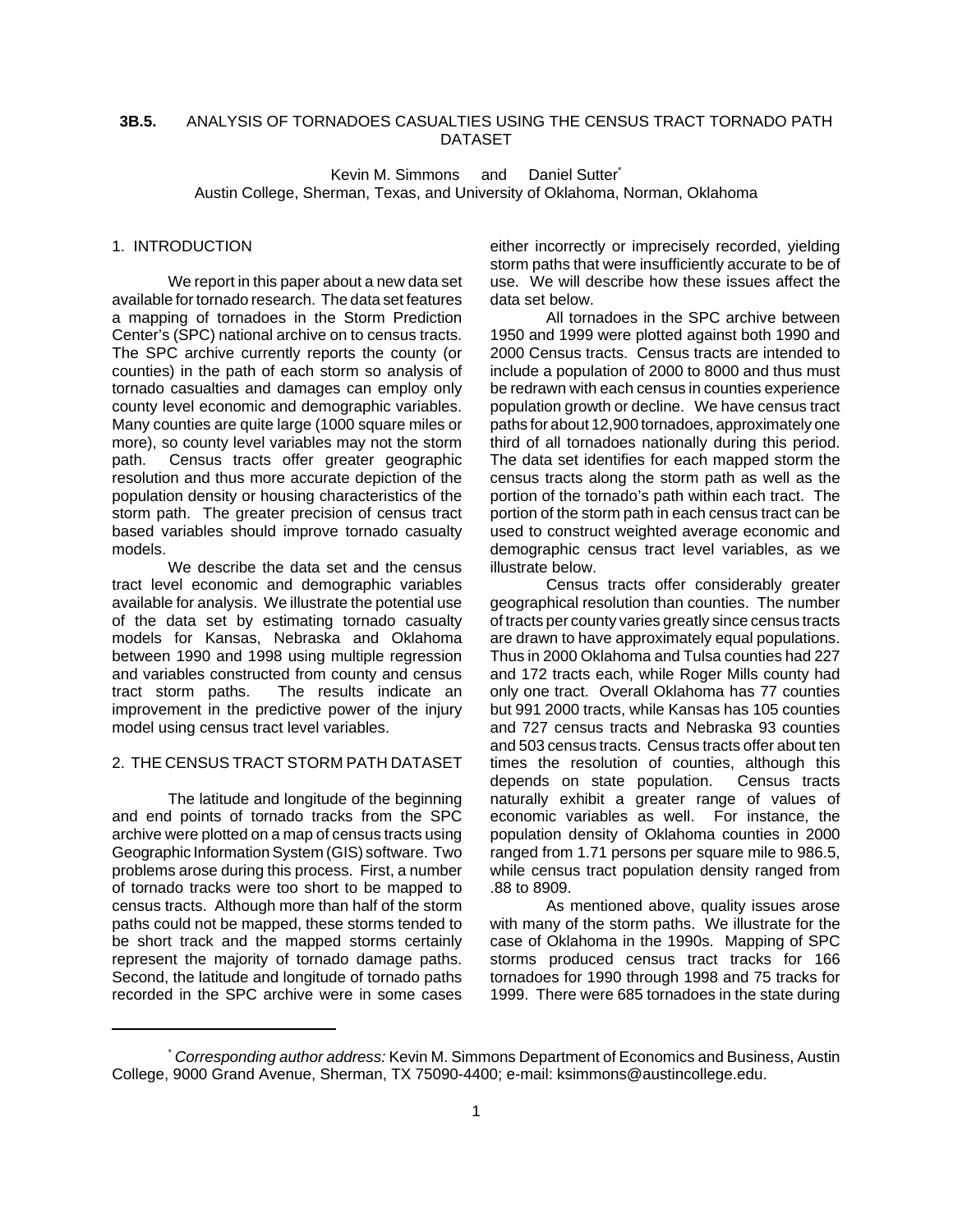the decade, so census tract paths are available for 35% of state tornadoes in this case. We examined the quality of the mapping by comparing the counties of the census tracts identified from the storm path to the counties of the storm path from the SPC archive. Our mapping procedure assumes that tornadoes follow a straight path between its beginning and end points and consequently nonlinear storm paths could produce differences in the counties of the census tracts. Examination revealed that the quality of the matches for 1999 storms, however, was poor. The counties of the census tracts identified on the path matched exactly the counties listed for the storm in the SPC archive for only 9 of 75 1999 Oklahoma tornadoes and there was no agreement between the counties of the census tracts for 34 storms. By contrast, there was no match between the counties identified in the census tract map and the SPC records for only 3 of 166 tornadoes from 1990 through 1998. The poor quality of the paths of 1999 tornadoes is due to the less precise recording of latitude and longitude in the SPC archive. Visual comparison of maps of the paths of the 3 May 1999 tornadoes from the SPC archive to a map of storm paths available on the Norman National Weather Service Weather Forecast Office's website confirmed the inaccuracy of paths mapped on reported latitude and longitude. The data set of census tract paths available for research includes 1999 tornado paths, but we must warn that they be used with caution.

#### 3. AN ILLUSTRATIVE ANALYSIS

We proceed now with an analysis of tornadoes between 1990 to 1998 in Kansas, Nebraska and Oklahoma, three states at the heart of "Tornado Alley," to illustrate the research potential of this data set. There is no reason to expect that tornadoes in these states and these years offer particular insight into casualties so our analysis is mainly for illustration. We did not employ 1999 due to the low quality of the matches of the tornado paths as discussed above. After omitting the storms for which the counties of the census tracts did not match any of the counties reported in the SPC archive, we were left with a total of 466 storms. Table 1 displays a breakdown of the tornadoes for which we have census tract paths against all tornadoes in these states in these years. Overall 25.7% of tornadoes from the SPC archive have a usable census tract map. The census tract data set, however, is more valuable for research on tornado casualties or damages than this percentage suggests. The majority of unmapped tornadoes had short paths and

were rated F0 or F1 on the Fujita scale; the census tract data set includes most longer track, more dangerous tornadoes. While 11.7% of F0 and 36.6% of F1 tornadoes have census tract paths, 66.9% F2 tornadoes, 89.2% F3 tornadoes, all 13 F4 and three F5 tornadoes in these states during the period were mapped. The data set includes all 11 tornadoes producing one or more fatality and 77 of 101 injury generating tornadoes. The average path length of the storms with census tracts was 8.21 miles, while the average path for tornadoes in the state during the period was 2.86 miles, so the average path length of the storms that were not mapped was .998 miles. Overall tornadoes in the census tract path data set account for all fatalities and 90% of the injuries in these states and years.

We use three economic/demographic control variables in our calculations here, population density, median family income (in 1999 dollars), and mobile homes as a percentage of housing units. For each storm we constructed a weighted average value of these variables using both the 1990 and 2000 census values and storm paths with use the ratio of the tornado's path within a census tract as the weight. For example, suppose a tornado with a total path length of 5 miles tracked through three census tracts, with a path of 2.5 miles in tract A, 2.0 miles in tract B, and 0.5 miles in tract C. The ratio of the storm's path in each tract is .5, .4 and .1 respectively. If the population density in the three tracts were 40, 20 and 100 persons/mi<sup>2</sup> respectively, the weighted average density for this storm would be 38. Estimation of the annual values of the variables for tornadoes in different years uses linear interpolation from the decennial values. Annual county level variables were also interpolated from the decennial values.

Table 2 compares the range, mean and standard deviation of the three variables based on county and census tract storm paths. The census tract storm paths exhibit a greater range and variation for all three variables. The most populated tornado path based on counties has a density of 915.7 persons/mi<sup>2</sup>, while the most populated path based on census tracts has a density of 5177 persons/mi<sup>2</sup>. The maximum income with census tracts is twice as large as with counties, and the maximum percent mobile homes with census tracts is 40% compared to only 30% with county values. The standard deviation for each variable is higher with census tract paths as well. The values of the variables for individual storms differed considerably across the two types of paths. The difference in county and census tract path values exceeded 100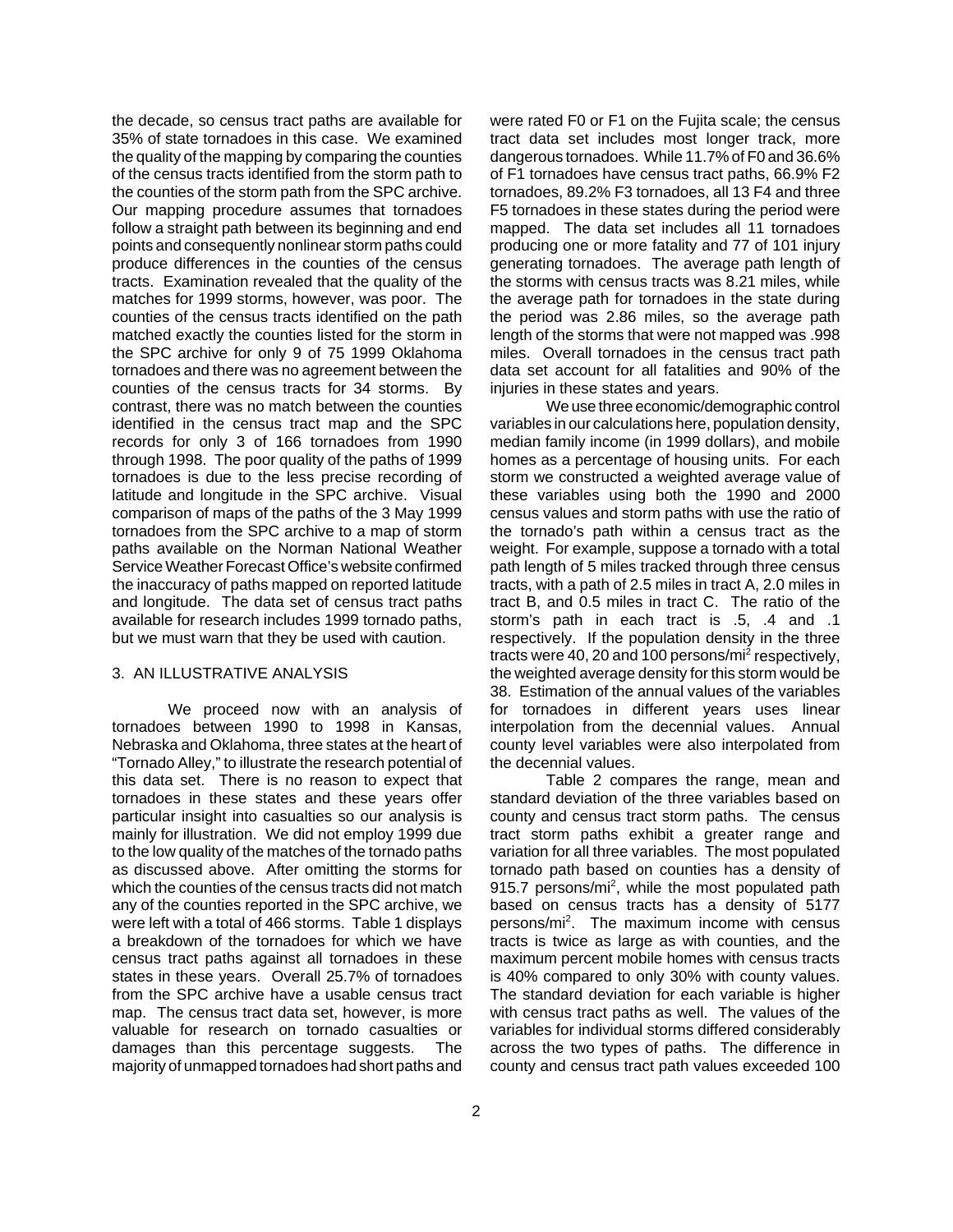persons/mi<sup>2</sup> for 50 storms (and exceeded 1000 for 10 storms), \$10,000 for medium income for 28 storms, and 10% for the percentage of mobile homes for 44 storms.

Table 3 compares the county and census tract path variables for the 11 tornadoes producing fatalities and 76 tornadoes producing injuries. Differences in the mean values are particularly apparent for population density and mobile homes. The population density of the storm paths of fatality and injury producing tornadoes are respectively 47% and 124% higher based on census tract data than county data, while the percentage of mobile homes in the path of fatality and injury producing tornadoes are 44% and 30% higher respectively. Since we expect more casualties when tornadoes strike densely populated areas with a large proportion of mobile homes, the census tract storm path characteristics provide a better indication of why these storms produced casualties.

Examination of population densities of the paths of F3 tornadoes provides a further indication of the value of census tract paths. Our sample included 54 F3 tornadoes, of which three produced fatalities and 21 produced injuries. The mean county population density of the fatality producing storms was 43.3 persons/mi<sup>2</sup>, compared to 38.8 for the storms producing no fatalities. By contrast, the mean census tract population density of the fatality producing storms was 175 compared to 34.6 for the storms which did not produce fatalities. Injury and noninjury F3 tornadoes tell a similar story. The county population density was 51.8 and 31.0 for injury and noninjury tornadoes, compared to census tract densities of 61.0 and 30.7. The F3 tornadoes which produced casualties hit more populated areas but only at the census tract level do we see how populated these storms' paths were than indicated by county level paths.

#### 4. ESTIMATING TORNADO CASUALTY MODELS WITH CENSUS TRACT DATA

We now estimate regression models of casualties with both county and census tract level control variables to investigate whether we obtain better fitting models with the more precise census tract tornado paths. We will describe the procedure briefly here; the interested reader can find additional details in Merrell, Simmons and Sutter (forthcoming) or Simmons and Sutter (2004). The number of casualties from a tornado take on integer values with a large proportion of zero observations and economists typically employ a Poisson regression

model to analyze such count data (Greene 2000, pp.880-886). The model assumes that the expected number of casualties is a random variable with a Poisson distribution, with the parameter  $\lambda$  assumed to depend on independent variables. The log of the conditional mean of the dependent variable is modeled as a linear function of the independent variables and the model assumes equality of the conditional mean and variance of the dependent variable. A Pearson Chi-Square test indicated that this assumption was violated for injuries but not fatalities. Consequently we estimate a Poisson model of fatalities and a negative binomial regression, a generalization of the Poisson model appropriate in the presence of overdispersion (Greene 2000, pp.886-888), for injuries.

The independent variables of our model include the population density, income and mobile homes variables defined above. In addition we use the F-scale rating of the tornado, F-scale, entered as an integer value, and four variables describing the time of day, day of week, and year of tornadoes. Season is a dummy variable which the tornado occurs which equals one for tornadoes in the months of April, May or June and zero for tornadoes in any other month. Weekend is a dummy variable which equals one for tornadoes which occur on Saturdays or Sundays. Tornadoes at different times of day pose different types of threats, so we divided the storms into three time categories. Day, Evening and Night are dummy variables which equal one if the tornado struck between 6AM and 6PM, 6PM and 10PM or between 10PM and 6AM respectively, and zero otherwise. Day tornadoes are the omitted category in our regressions, so the coefficients on Evening and Night measure the effect of storms at these times relative to a storm occurring the day.

Table 4 presents the estimation of a Poisson model of the determinants of fatalities. Note that because no fatalities occurred at Night in our sample, we had to omit Night as a control variable. The first column presents the results with county level variables and the second column the results with census tract variables. In this case the county level variables perform better. F-scale is a positive and highly significant (at better than the .01 level) determinant of fatalities in both specifications. As expected, a tornado rated higher on the Fujita scale is expected to result in more fatalities. Population density is a positive and significant (at the .10 level) determinant of fatalities in the county specification; in the census tract specification; in the census tract specification density has a positive coefficient which is not statistically different from zero. A tornado of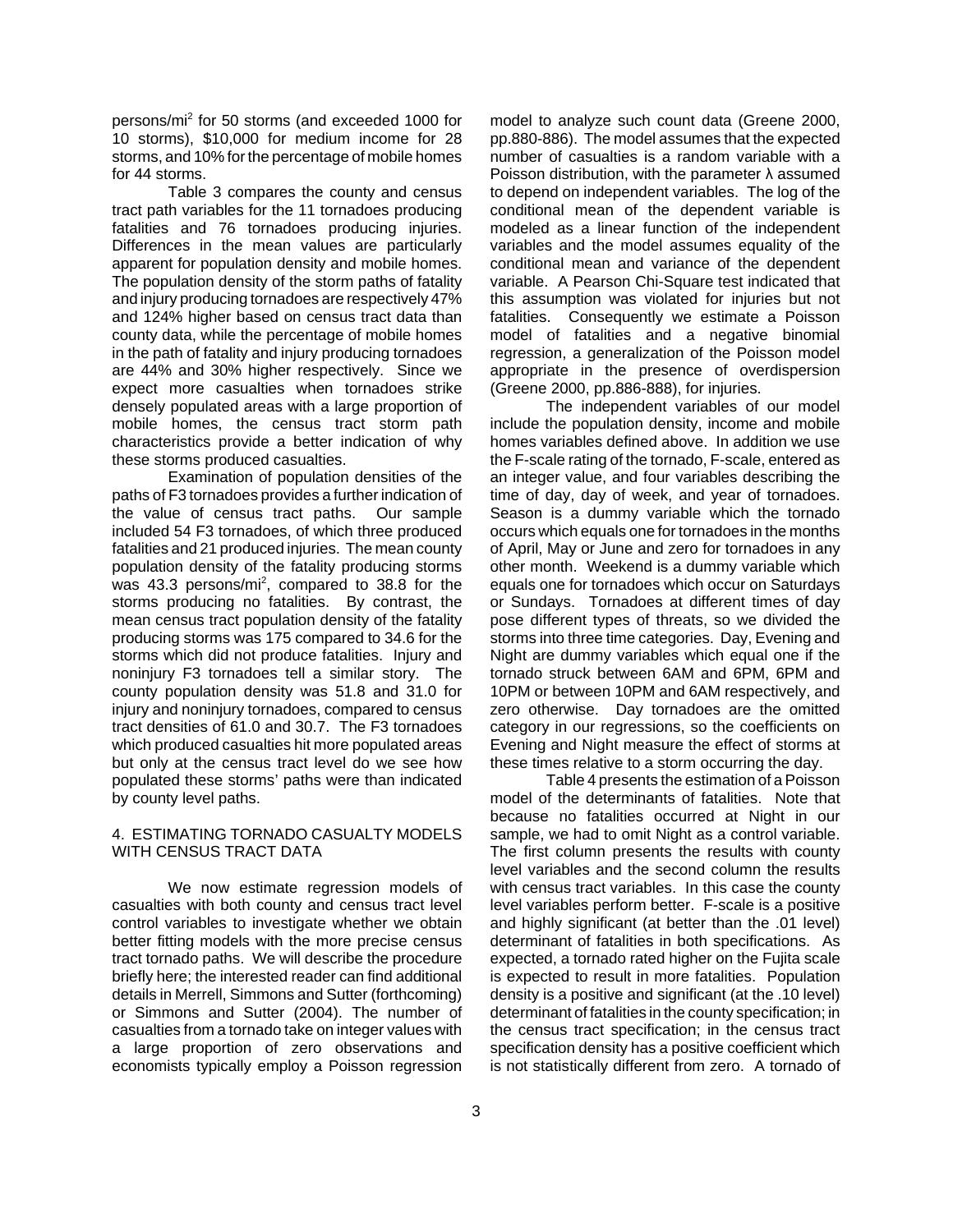given strength hitting a more populated storm path is expected to be more deadly, and we consistently find this in other studies of tornado fatalities (Merrell, Simmons and Sutter forthcoming, Simmons and Sutter 2004). The insignificance of census tract density is disappointing. None of the other county or census tract variables are significant. Also of relevance are measures of goodness-of-fit of the models. We present three in Table 4, the log of the likelihood function, the deviance, and the Pearson Chi-Square statistic divided by model degrees of freedom; the higher the value of the likelihood function, a smaller value for the deviance (with a value of zero representing a perfect fit), and a scaled Pearson Chi-Square statistic closer to 1.0 indicate a better fit of the model. Two of the three measures show the model with county variables performing better, so at least for fatalities in this sample census tract variables did not produce a better fitting casualty model.

Table 5 presents the injury models. Again the first column presents the model estimated with county level variables and the second column the results with census tract variables. F-scale is positive and significant (at better than the .01 level) determinant of injuries in both specifications, as expected. This signs of the time variables are consistent across the two specifications, with Day significant and negative at the .10 level in the census tract specification and Weekend significant and positive in each specification. Population Density has a positive sign but is significant only in the census tract specification, which is an indication of the better performance of this model for injuries. On the other hand, income is positive and significant in the county specification but insignificant with a negative point estimate in the census tract specification. All three measures of goodness-of-fit, the log of the likelihood function, the deviance, and the Pearson Chi Square divided by degrees of freedom, indicate a better fit for the census tract specification. Thus we see that for injuries the census tract variables do improve the fit of the model.

#### 5. CONCLUSION

Census tracts offer considerably greater geographic resolution for tornado paths than counties, which is the resolution of paths in the SPC tornado archive. A more accurate depiction of paths should allow the estimation of better models of tornado casualties, which could be crucial in attempting to evaluate the effectiveness of improved

tornado warnings or disaster preparedness planning in reducing casualties. By better describing the area actually struck by a tornado, census tracts could allow effects of a policy which reduces casualties by 5 or 10 percent to be established statistically.

We have illustrated the potential improvement in the analysis of tornado casualties using census tract variables through an examination of tornadoes in Kansas, Nebraska and Oklahoma in the 1990s. The census tract paths of fatality and injury producing tornadoes exhibited higher population densities and a larger percentage of mobile homes than the county level paths. A regression model of tornado injuries produced a better fit with census tract variables, and the census tract population density was a significant and positive determinant of casualties whereas county population density was insignificant. The sample of tornadoes examined here is too small to draw any general conclusions, but our analysis illustrates the potential of the new data set. A model of tornado fatalities, however, actually fit better when estimated with county level variables than census tract variables. This is not totally unexpected, since there were about seven times more injury tornadoes than fatality tornadoes in our sample, and so th number of fatality tornadoes might be too small for the advantage of census tract paths to be evident.

#### References

Brooks, H. E., and C. A. Doswell III, 2002: Deaths in the 3 May 1999 Oklahoma City Tornado from a Historical Perspective. Weather and *Forecasting*, **17**, 354-361.

Greene, W. H., 2000: *Econometric Analysis*, 4<sup>th</sup> ed. Prentice Hall, 1004 pp.

Merrell, D., K. M. Simmons, and D. Sutter. The Determinants of Tornado Casualties and the Benefits of Tornado Shelters. *Land Economics*, forthcoming (expected publication date, February 2005). [Available currently online at http://www.ou.edu/cas/econ/Sutter/shelters.pdf]

Simmons, K. M., and D. Sutter. 2004. WSR-88D Radar, Tornado Warnings, and Tornado Casualties. Unpublished working paper. [Available from Department of Economics, University of Oklahoma and online at http://www.ou.edu/cas/econ/Sutter/ radar%20paper.pdf]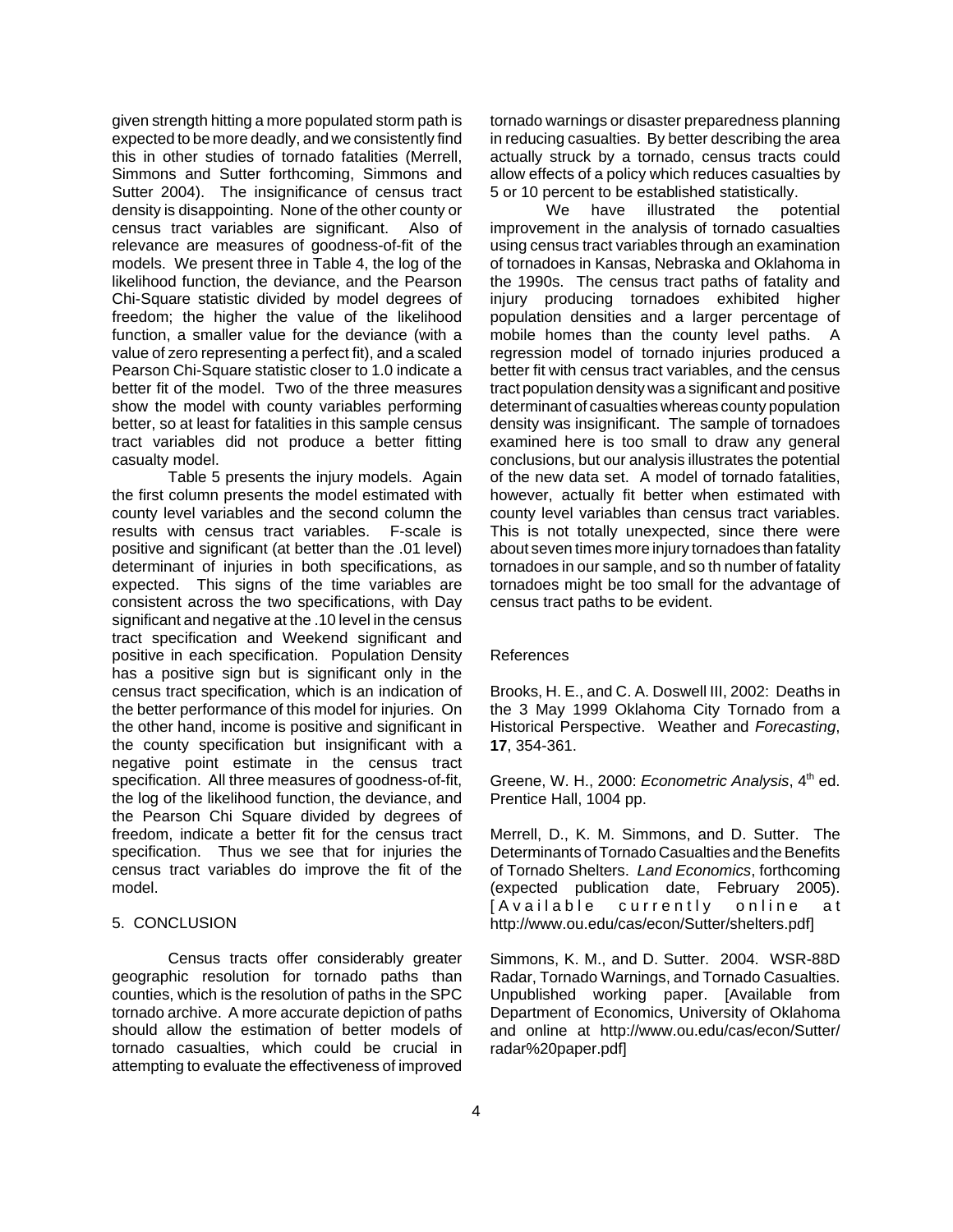Acknowlegment: The census tract paths data set was constructed under the NOAA grant "A Proposal to Match Tornado Tracks and Census Tracts" to the Cooperative Institute for Mesoscale Meteorological Studies at the University of Oklahoma. We thank May Yuan and Christie Clabot for their work in performing the GIS mapping of tornado paths. Xiaoyi Mu and Ying Xiao provided assistance in gathering and matching the economic variables to the tornado records.

### Table 1

Comparison of Tornadoes with Census Tract Path Maps to all Tornadoes

|                           | Census Tract All Oklahoma<br>Paths Mapped | Tornadoes |
|---------------------------|-------------------------------------------|-----------|
| F0                        | 136                                       | 1157      |
| F <sub>1</sub>            | 155                                       | 424       |
| F <sub>2</sub>            | 101                                       | 151       |
| F <sub>3</sub>            | 58                                        | 65        |
| F <sub>4</sub>            | 13                                        | 13        |
| F <sub>5</sub>            | 3                                         | 3         |
| <b>Fatality Tornadoes</b> | 11                                        | 11        |
| <b>Total Fatalities</b>   | 35                                        | 35        |
| Injury Tornadoes          | 77                                        | 101       |
| <b>Total Injuries</b>     | 738                                       | 815       |
|                           |                                           |           |

# Table 2

### Comparison of Storm Path Characteristics, Counties vs. Census Tract Data

|                           | County | Census<br>Tract |
|---------------------------|--------|-----------------|
| <b>Population Density</b> |        |                 |
| Minimum                   | .349   | .678            |
| Maximum                   | 915.7  | 5177            |
| Mean                      | 43.48  | 93.44           |
| <b>Standard Deviation</b> | 85.52  | 363.8           |
| Median Income             |        |                 |
| Minimum                   | 23798  | 9349            |
| Maximum                   | 60893  | 124009          |
| Mean                      | 38564  | 38105           |
| <b>Standard Deviation</b> | 5536   | 7846            |

# Percent Mobile Homes

| <b>Minimum</b>            | 2.23  |       |
|---------------------------|-------|-------|
| Maximum                   | 30.01 | 40.30 |
| Mean                      | 10.90 | 13.51 |
| <b>Standard Deviation</b> | 5.06  | 7.50  |
|                           |       |       |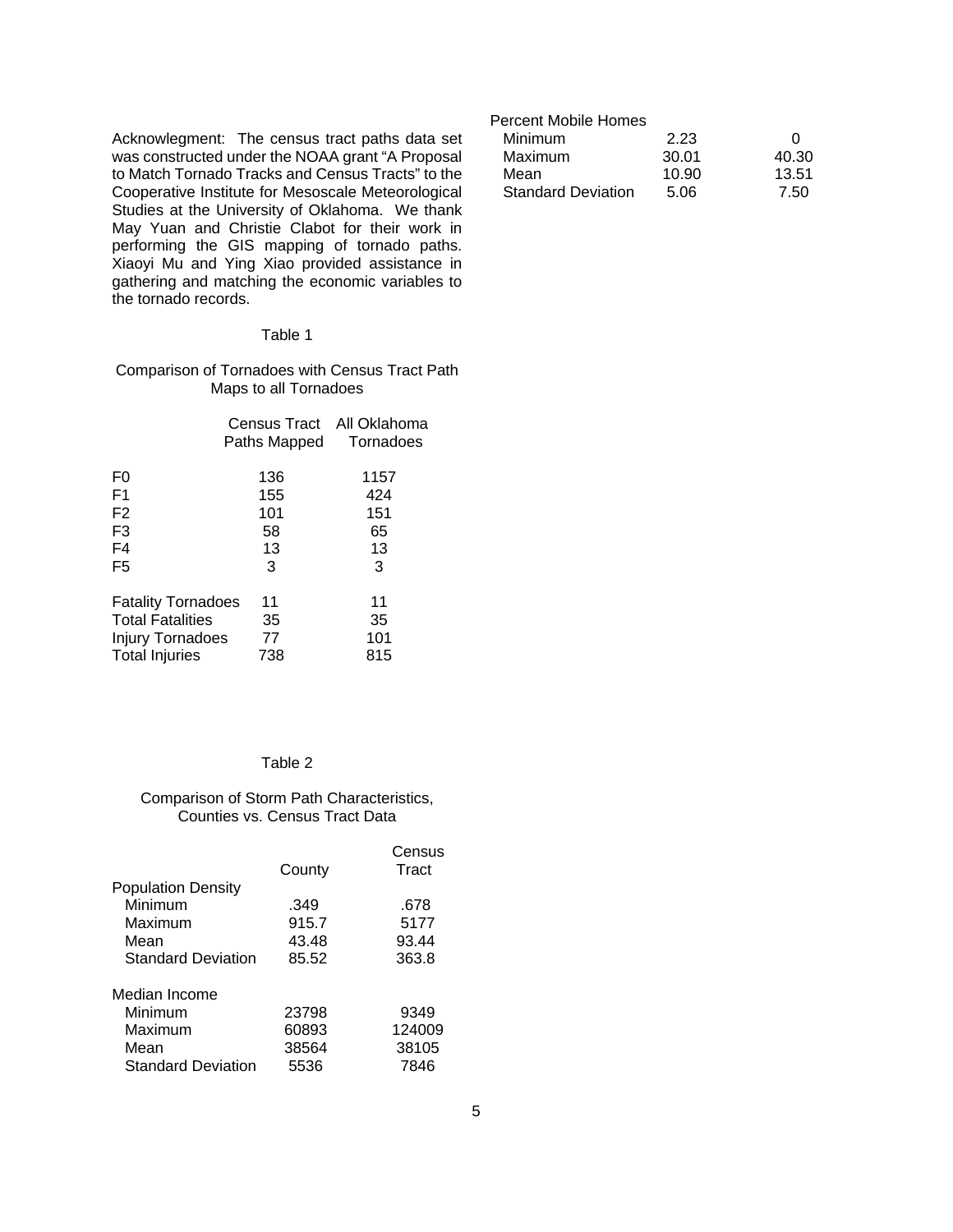### Table 3

### Table 4

#### Comparison of County and Census Tract Paths of Tornadoes Generating Casualties

# Poisson Estimation of Tornado Fatalities

Independent County Census Tract

| Fatality<br>Tornadoes | Mean of<br>County<br>Variables | Mean of<br>Census Tract<br>Variables |
|-----------------------|--------------------------------|--------------------------------------|
| Density               | 100.9                          | 148.8                                |
| Income                | \$41,015                       | \$40,256                             |
| Mobile Homes          | 10.84                          | 15.65                                |
| Injury<br>Tornadoes   |                                |                                      |
| Density               | 75.4                           | 169.0                                |
| Income                | \$39,639                       | \$39,295                             |
| Mobile Homes          | 10.93                          | 14.16                                |

| Variable                  | Variables            | Variables           |
|---------------------------|----------------------|---------------------|
| F-scale                   | $2.14**$             | $2.36**$            |
| <b>Population Density</b> | (.350)<br>$.0069*$   | (.350)<br>.0045     |
| Income                    | (.0024)<br>$-0.0350$ | (.0085)<br>.0070    |
| Mobile Homes              | (.0720)<br>8.53      | (.0326)<br>1.38     |
| Day                       | (6.58)<br>1.07       | (3.76)<br>$1.13*$   |
| Weekend                   | (.657)<br>$-0.858*$  | (.628)<br>$1.18*$   |
| Season                    | (.848)<br>$1.92*$    | (.541)<br>$2.49**$  |
| Intercept                 | (.788)<br>$-11.4**$  | (.827)<br>$-13.4**$ |
|                           | (2.27)               | (1.88)              |
| Log Likelihood<br>Pearson | 7.631                | 3.057               |
| Chi-Square/DF<br>Deviance | .687<br>44.9         | .889<br>54.1        |

Standard errors are in parentheses. \* and \*\* indicate that the estimated coefficient is significantly different from zero at the .10 and .01 levels respectively.